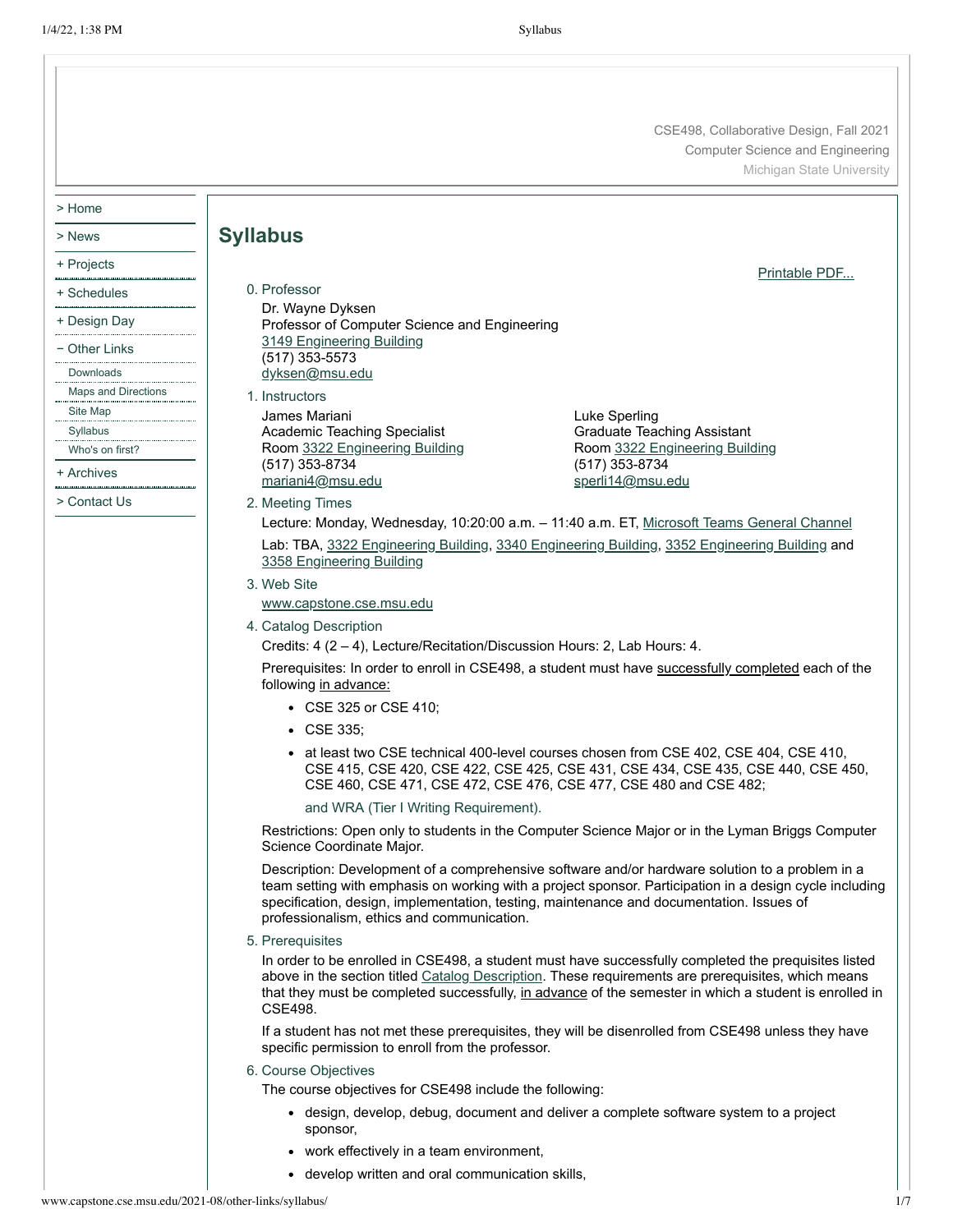- become proficient with software development tools and environments,
- learn about system building and system administration,
- consider issues of professionalism and ethics,
- integrate knowledge and skills from other computer science courses, and
- transition from being students to professionals.

# 7. Team Projects

Each student team designs, develops, debugs, documents and delivers a complete software system for a project sponsor. The sponsor organizations range in type from industry to non-profits to academic and in size from small startups to large global companies.

Project sponsor contacts are busy professionals. With respect to CSE498, they are volunteers who are doing students and teams a favor. Students must work with them in a respectful manner. If there are problems getting responses from project sponsors, let the professor and the instructors know, and we will handle it.

Each team selects one team member who is the main contact for the project sponsor. The computing experiences of project sponsors may vary widely from basic software users to experienced software developers.

For most of a student's academic experiences, they have been handed a complete system architecture with detailed specifications and asked to develop it. For this course, learning the underlying business processes, gathering the system requirements, and architecting the system are often the most difficult challenge, particularly when working with users who are not sure about what software technologies they need to solve their problem.

Each project must be the right level of difficulty. On the one hand, it must be difficult enough to warrant four credits in a computer science major from one of the top programs in the country, MSU. On the other, it must be simple enough to be completed and delivered in one semester. What constitutes the right level of difficulty is something that each team works out with their project sponsor and with us. As a team designs their projects, they should do so with levels of deliverables where the first level is clearly achieveable, the second is likely achieveable and the third is possibly achieveable.

Each team must deliver a completed project to their project sponsor on time. Period. There are no exceptions. No excuses are considered or accepted. Thus, it is in a team's best interest to propose something that is acceptable to their sponsor and to us, and is achieveable.

Completed software and systems are submitted to the project sponsors at the end of the semester.

8. Course Materials

There are no required or recommended textbooks, software or course packets to be purchased for this course. Teams are provided with any and all software, hardware and documentation required to complete their project.

9. Business-Like Course Environment

One goal of this course is to give students a non-academic experience similar to that of an internship. Hence, we run this course as business-like as possible. We view each team as a small company attempting to deliver a software product to a customer. We assign students to teams so as to best distribute the variety of skills and experiences.

10. Team Dynamics

One goal of this course is to give students a significant experience working on a team. Students may be working with people whom they did not know prior to the course, and whose experiences and abilities may be very different from theirs. The challenge is to take a disparate group of individuals and form a real team. Each team may organize itself as it sees fit; we offer advice and counsel.

# 11. Project Management, Major Milestones and Deliverables

Each team is expected to manage its own project. Each project is divided up into milestones with specific deliverables due on specific dates. While the completed project at the end of the semester is one very important milestone, all of the major milestones are considered important. Meeting the milestones factors significantly into the final course grade.

For a description of major milestones with due dates see Major [Milestones](http://www.capstone.cse.msu.edu/2021-08/schedules/major-milestones).

Project deliverables include but are not limited to the following:

- Project Plan [Presentation](http://www.capstone.cse.msu.edu/2021-08/schedules/major-milestones/#project-plan-presentations) & Document,
- Alpha [Presentation](http://www.capstone.cse.msu.edu/2021-08/schedules/major-milestones/#alpha-presentations),
- Beta [Presentation,](http://www.capstone.cse.msu.edu/2021-08/schedules/major-milestones/#beta-presentations)
- [Project](http://www.capstone.cse.msu.edu/2021-08/schedules/major-milestones/#project-videos) Video,
- Project Software, and
- [Design](http://www.capstone.cse.msu.edu/2021-08/schedules/major-milestones/#design-day) Day.
- 12. Use of Eastern Time (ET)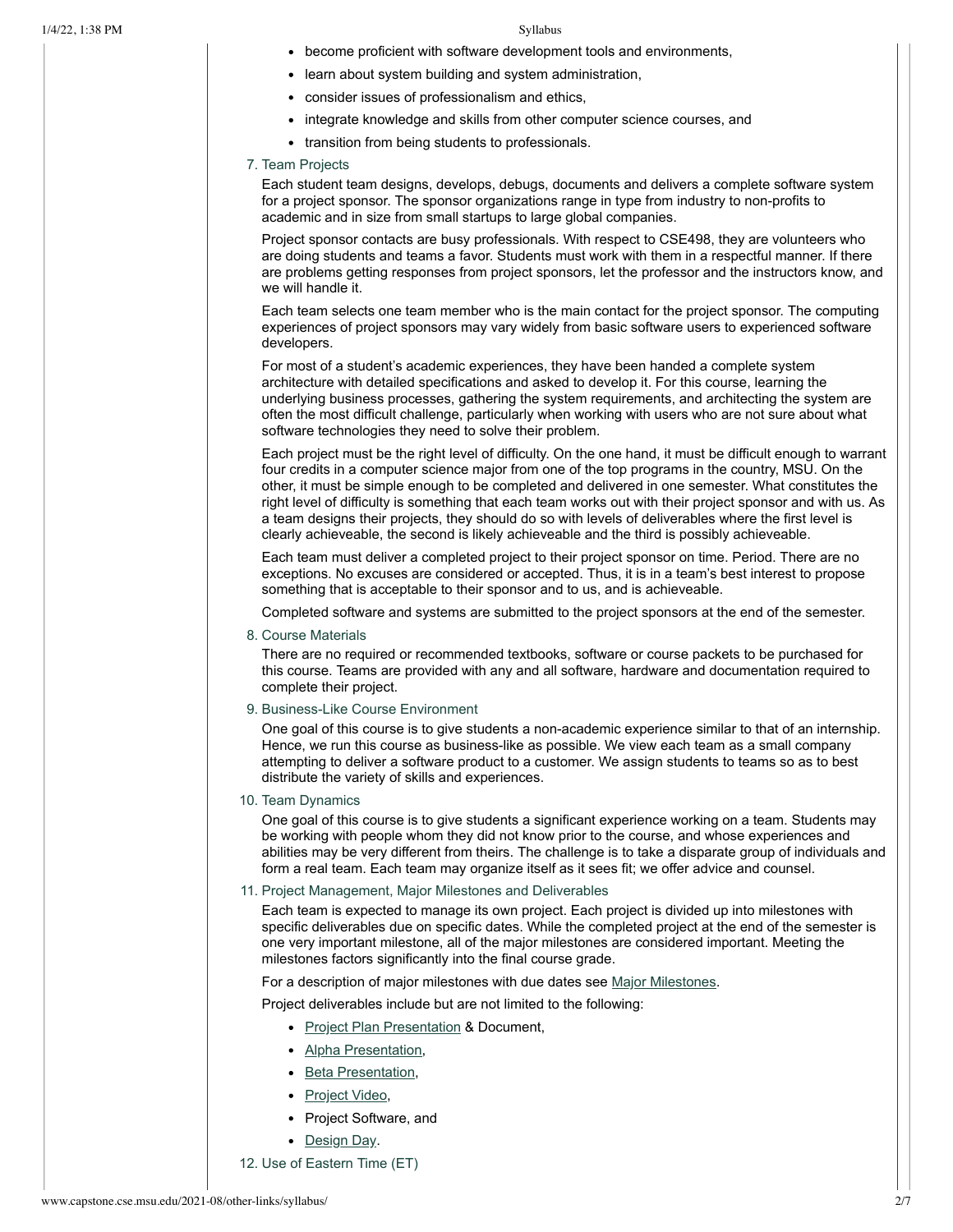Unless indicated otherwise, all times specified are Eastern Time (ET), either Eastern Standard Time (EST) or Eastern Daylight Time (EDT), depending on the time of year.

These times include but are not limited to meeting times and submission deadline times.

### 13. Internet Connectivity Requirments

CSE498 is an on-line synchronous course, which means that students are required to attend meetings on-line, at specified times. Attendance is taken at all meetings, and is a significant portion of a student's grade.

Students are required to have an internet connection that is reliable.

In general, internet connectivity issues are not acceptable excuses for any attendance issues including but not limited to missing a meeting, joining a meeting late, leaving a meeting early, or missing an attendance check.

If a student's home or apartment wireless is not reliable, we recommend establishing a wired connection.

Note that there is a mobile version of Micrsoft Teams so that students can be connected to a meeting with both a desktop or laptop and a mobile device simultaneously.

In addition to having a reliable internet connection, students are required to have an internet connection that has enough bandwidth to support high quality audio and video using Microsoft Teams.

Along with Microsoft Teams, Google Forms are used for taking attendance. Students must be able to access Google Forms.

<span id="page-2-0"></span>See All-Hands Meeting [Attendance](#page-2-0) and [Grading](#page-4-0) below.

# 14. All-Hands Meeting Attendance

Our all-hands meetings are held online using our Microsoft Teams [General Channel.](https://teams.microsoft.com/l/channel/19%3advOVkKT4oQjBx0Gv0FABCvNoxbbPla0ZAY5NoX6gQsA1%40thread.tacv2/General?groupId=a83fe06a-213d-425a-bd48-957d598f8896&tenantId=22177130-642f-41d9-9211-74237ad5687d)

The format of all-hands meetings includes lectures, team status reports, team formal presentations, project videos and possibly guest speakers.

In order to maintain a business-like environment, the wearing of hats, hoods and coats during our allhands meetings is prohibited. While the dress code is normally casual, everyone is expected to look professional.

Attendance is a significant factor in the final course grade comprising at least 5% of the final course grade. (See [Grading](#page-4-0) below.)

On-time attendance is required. "On-time" means joined to the Microsoft Teams meeting by 10:20:00 a.m.

If a student joins the meeting after 10:20:00 a.m. but before 10:25:00 a.m., they are marked late. If a student joins the meeting after 10:25:00 a.m., they are marked absent. Almost no excuses for lateness or absence are accepted.

Students are required to join a meeting using a device and a location that is appropriate for a business meeting. In general, appropriate devices include a laptop or a desktop, and an appropriate location is a quiet, semi-private place like a room in an apartment or at home, or a dorm room. Students may **not** join a meeting from within any of the Capstone labs, or from a public location such as a library or a restaurant. If the instructors deem that a student has joined a meeting using a device or from a location that is inappropriate, that student will be marked absent for that meeting.

In addition to joining a meeting using a laptop or a desktop, a student may elect to join a meeting **simultaneously** using a mobile device such as a phone to ensure a continued, stable connection to Microsoft Teams.

Students may **not** join any meetings using shared devices. Each student must join a meeting using one or more devices dedicated to that student.

Meeting attendance is taken using a variety of mechanisms. At the end of the each meeting, we download from Microsoft Teams the meeting attendees, which includes a list of who joined and left the meeting, and when. In addition, at random times during a meeting, students are given one minute to complete a Google Form to indicate their attendance and alertness. Finally, at the end of the meeting, students are given one minute to complete a final Google Form to indicate their attendance at the end of the meeting. If a student fails to complete a Google Form, we assume that they have left the meeting, in which case they are marked absent.

If a student arranges to have someone sign in for them or if they sign in for someone else, they may lose up to 5 Attendance points and may receive a zero in the course for academic dishonesty.

One Attendance point is deducted for each time a student is absent without excuse and 0.5 Attendance points are deducted for each time a student is late without excuse.

Students begin the semester with 5 Attendance points. Attendance points are deducted from these initial five points as described above. It is very important to note that Attendance points continue to be deducted even after Attendance points reach zero so that a student's **final Attendance points may be negative**, which effectively deducts points from other grade categories. (See Team [Meetings,](#page-3-0) [Grading](#page-4-0) and [Minimal Grade](#page-5-0) Requirements below.)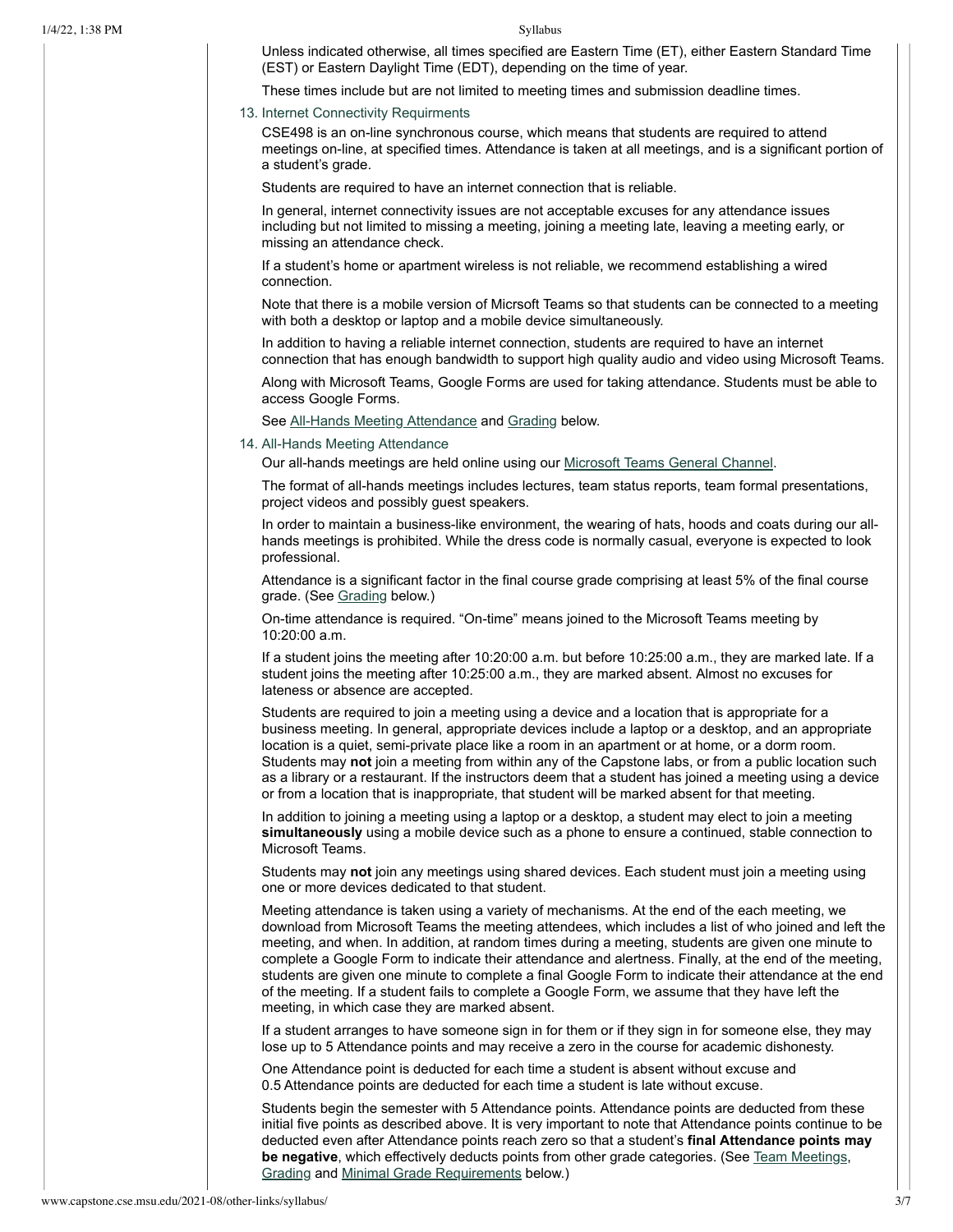If a student's Attendance points are low or negative, their Team Contribution grade may be affected as well, which may have a significant effect on their final grade.

One or two all-hands meetings may be missed in the case of job interviews. In order to be excused, a student must supply the professor and their instructors in advance with the meeting date to be missed, the name of the company, the name and contact information (email and phone number) of their recruiter.

Attendance at meetings during which a team makes a presentation is absolutely required. No excuses for absence or lateness are accepted, including but not limited to job interviews. In general, there are multiple meetings for each type of team presentation. If necessary, we work with students and teams to coordinate as much as possible team presentations and job interviews. If a student is absent for any of their team presentations, they may lose up to 5 Attendance points and may also lose Team Contribution points. (See [Grading](#page-4-0) and [Minimal Grade](#page-5-0) Requirements below.)

We view the final project videos together during the regularly scheduled meeting times on December 6 and December 8 and during the scheduled final exam time, which is Friday, December 17, 7:45 a.m. – 9:45 a.m. ET. Attendance by everyone for viewing all project videos is required. No trips should be scheduled that conflict with these meetings. Job interviews are not accepted as an excuse for missing any of the final project video viewings. If a student is absent for any of these final meetings, they may lose up to 5 Attendance points and may lose Team Contribution points, which may have a significant effect on their final grade.

On meeting days when teams give team [presentatations](http://www.capstone.cse.msu.edu/2021-08/schedules/major-milestones/#alpha-presentations) (Project Plan [Presentations](http://www.capstone.cse.msu.edu/2021-08/schedules/major-milestones/#project-plan-presentations), Alpha Presentations and Beta [Presentations\)](http://www.capstone.cse.msu.edu/2021-08/schedules/major-milestones/#beta-presentations), and on meeting days when we watch [Project](http://www.capstone.cse.msu.edu/2021-08/schedules/major-milestones/#project-videos) Videos, we split into two groups based on instructors and teams. On those days, we meet in two separate Microsoft Teams channels initiated by each team's instructors.

### 15. Microsoft Teams Meetings Computing Requirements

All of our Capstone meetings are held online using Microsoft Teams or Zoom or some other similar platform. This includes all-hands meetings when we all meet, team triage meetings when teams meet with their TAs, team meetings when teams meet as a team, and project sponsor meetings when teams meet with their project sponsor.

For all online meetings, students are required to use either a desktop or laptop computer equipped with a camera, microphone and speakers. The device and internet connection must be fast enough to handle receiving and sending clear audio and clear video, which includes screen sharing.

When teams meet with their TA during triage meetings, students may be asked to demonstrate project software. They must be able to demonstrate their software online when asked to do so, normally by sharing a screen in Microsoft Teams.

In particular, students cannot use as an excuse that they are not able to demonstrate their software because it does not run on the device with which they are connected to a meeting. As an example, it is not acceptable for a student to say that they are not able to demonstrate their software because it only works on their laptop, but they are connected to the meeting using a mobile phone or tablet.

If a student is not able to demonstrate their software, we assume that they have not completed their assigned task and grade them accordingly. To this end, it is important to practice demonstrating software online with teammates in advance of meetings.

### 16. Meetings (Microsoft Teams Meetings) Professional Requirements

In general, the dress code for meetings is casual. Although the dress code is normally casual, students are expected to look professional.

As an exception, on the days when teams are making formal presentations, the dress code for the presenting teams is business casual.

As with most business meetings, hats, hoods (of coats or sweatshirts or hoodies) and coats may not be worn during our meetings.

Hint. Google "dress code casual" and "dress code business casual."

As with most business meetings, eating during our meetings is prohibited.

17. Team Meetings

<span id="page-3-0"></span>Team meetings include a weekly triage meeting with the instructors, a weekly meeting with the project sponsor, and one or more weekly meetings with the team itself. Meetings are held remotely either by phone or Microsoft Teams or Zoom.

Attendance by every team member at every team meeting is required.

Almost no excuses for absences or lateness are accepted.

If a student is absent from a team triage meeting, one Attendance point is deducted for each occurance. If late, 0.5 Attendance points are deducted.

As part of the weekly team triage meetings, each student is required to fill out a Google Form and submit Google Slides to show what they and their teammates have completed during the previous week and what their plans are for the coming week. If either task is done late or not at all, 0.5 Attendance points are deducted for each occurance.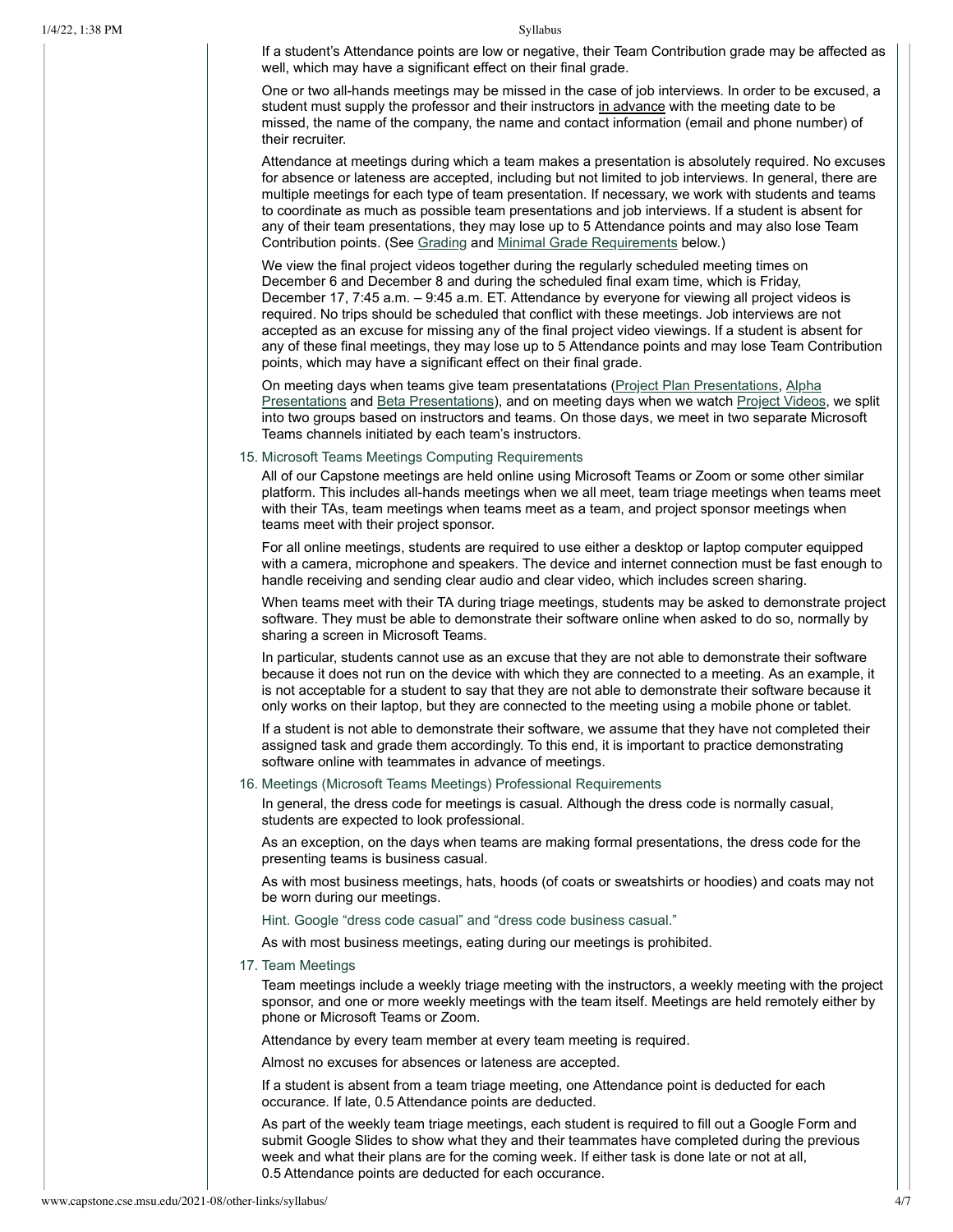Attendance is a significant factor, comprising at least 5% of the course final grade. If a student has more than five unexcused absences, their attendance grade may be negative, which effectively deducts points from other grade categories. Moreover, if they have more than five unexcused absences, their Team Contribution grade may be affected, which may have a significant effect on the final course grade. (See [Grading](#page-4-0) and [Minimal Grade](#page-5-0) Requirements below.)

One or two team meetings may be missed in the case of job interviews. In order to be excused, a student must supply the professor and their instructors in advance with the meeting date to be missed, the name of the company, the name and contact information (email and phone number) of their recruiter.

# 18. Communications

Throughout the semester, we will use a variety of means to communicate with students including but not limited to meetings, email, and Microsoft Teams messaging. In addition to attending all meetings, students are required to check and read their email and Microsoft Teams messages regularly.

Missing a meeting, or missing or not reading an email or a Microsoft Teams message will not be accepted as an excuse.

Students should install and configure an email client and Microsoft Teams on their mobile phone to ensure that they are able to monitor email and messages.

Students are required to read carefully every communication.

19. The Capstone Experience Labs Sponsored By Amazon

The labs include rooms 3322 [Engineering](http://www.capstone.cse.msu.edu/2021-08/other-links/maps-and-directions/engineering-building/?room=3322) Building, 3340 [Engineering](http://www.capstone.cse.msu.edu/2021-08/other-links/maps-and-directions/engineering-building/?room=3340) Building, 3352 Engineering Building and 3358 [Engineering](http://www.capstone.cse.msu.edu/2021-08/other-links/maps-and-directions/engineering-building/?room=3358) Building.

Each team is assigned two iMacs. In addition to Apple's macOS Big Sur, these iMacs have the capacity to run virtual machines with Windows or Linux using VMware Fusion. These iMacs can be used for both software development and as servers.

Each team is completely responsible for their computers, including building them, maintaining them, securing them (both internally and externally), and backing them up.

Although not required, team members are allowed to work in the labs provided that they adhere strictly to MSU's COVID policies including being fully vacinated for two weeks prior and wearing a face mask covering the mouth and nose at all times. Students who are not fully vacinated for two weeks prior may **not** work in the lab. Doing so or providing false information about vacination status will be considered a violation of MSU's Integrity of [Scholarship](#page-6-0) policy. See Integrity of Scholarship below.

All of the labs include hand sanitizer dispensers and sanitizing wipes, which should be used to sanitize keyboards, mice and table surfaces. Team members are required to sanitize their keyboards, mice and table surfaces before and after each use.

Since working in person in the labs is voluntary, Team Members do so at their own risk.

In addition to working in the labs in person, team members are able to access the iMacs in the labs remotely. Instructions are provided by the instructors.

Note that students may **not** use the Capstone lab space for joining or attending online meetings.

20. Scheduled Lab Times

There are no formal lab sessions. However, teams are expected to meet at least twice weekly, once for triage meetings with the professor and/or instructors and once for team meetings.

21. Expectations and Workload

We have high workload expectations for this course. It is one of the most important courses for a student's resume and portfolio of experiences. It is the capstone of their computer science career at MSU. This course provides each student with the opportunity to showcase their abilities on a significant non-academic software project. In addition, the Capstone Experience provides significant talking points for future job interviews.

22. Submission of Deliverables

Project videos are due on the Wednesday of the penultimate week of classes. All deliverables are due on the Wednesday of the last week of classes. All deliverables include all source code (checked out of any repository), the project plan document, all-hands meeting PowerPoint presentations, and the final project video, organized appropriately in folders.

<span id="page-4-0"></span>Instructions for submission of the project videos and all deliverables are given at the appropriate time.

23. Grading

A student's final course grade is based both on a team's performance and a student's individual performance. What follows is a list of grading categories along with the point distribution.

| Team Grade (70%)                                |      |
|-------------------------------------------------|------|
| <b>Project Plan Presentation &amp; Document</b> | 10.0 |
| <b>Alpha Presentation</b>                       | 10.0 |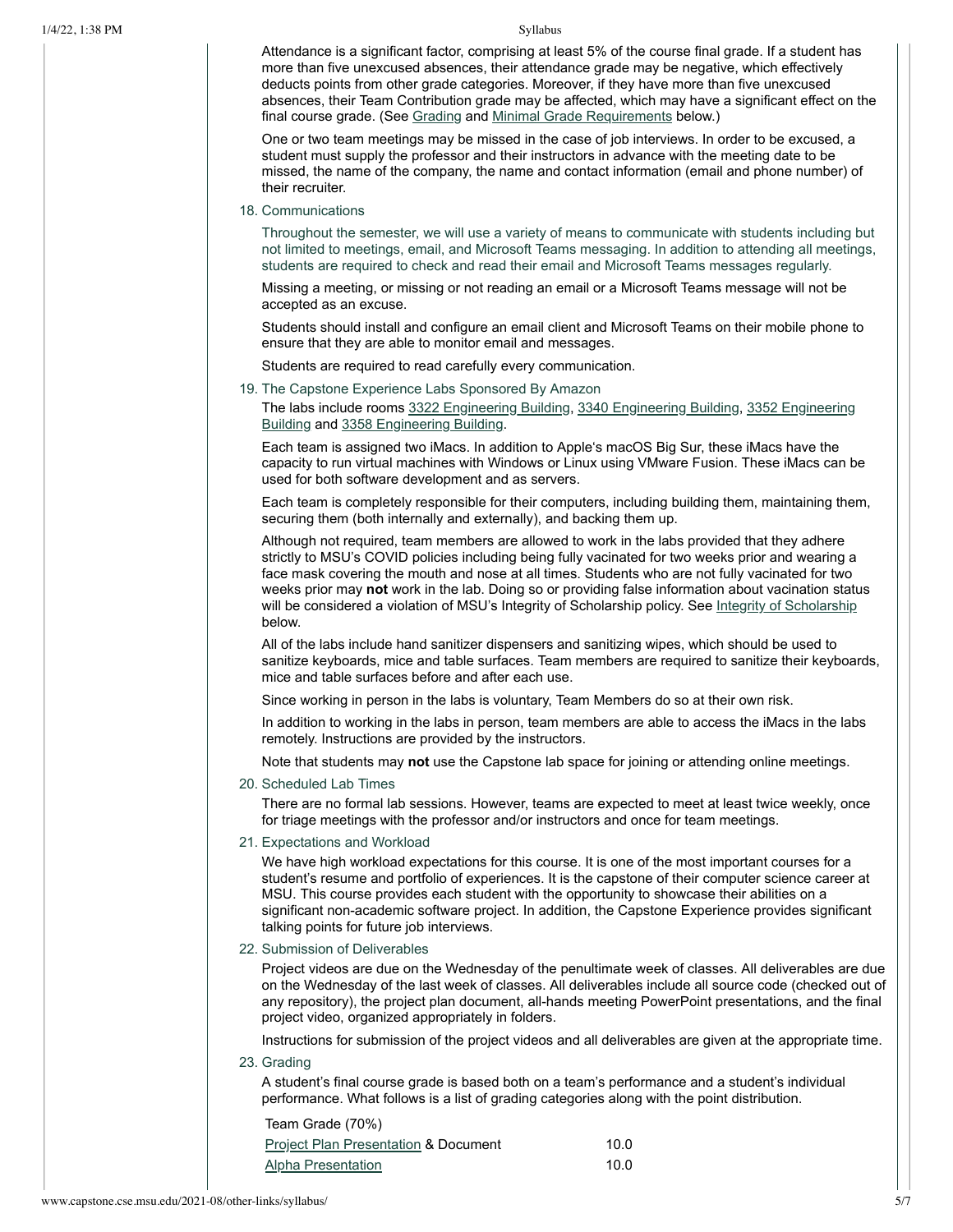| <b>Bela Presentation</b>           | 10.U  |
|------------------------------------|-------|
| <b>Project Video</b>               | 10.0  |
| Project Software & Documentation   | 25.0  |
| Design Day                         | - 5.0 |
| <b>Team Total</b>                  | 70.0  |
| Individual Grade (30%)             |       |
| <b>Technical Contribution</b>      | 10.0  |
| <b>Team Contribution</b>           | 10.0  |
| <b>Team Evaluation Form</b>        | 5.0   |
| Meeting Attendance and Preparation | 5.0   |
| Individual Total                   | 30.0  |
|                                    |       |

Beta [Presentation](http://www.capstone.cse.msu.edu/2021-08/schedules/major-milestones/#beta-presentations) 10.0

Every student must make significant technical contributions to their team's project, including significant software contributions.

For a final grade, each student earns the sum of their individual grade plus a prorated percentage of their team's grade based on the corresponding percentage of their Team Contribution grade as follows:

Prorated Team Total = (Team Total) \* (Team Contribution) / 10.0,

Grand Total = (Individual Total) + (Prorated Team Total).

Note that the Team Contribution grade has a very significant effect on the final grade.

For example, if an individual's Team Contribution grade is 10.0, then they earn 100% of the team grade. If the Team Contribution is 9.0, then they earn 90% of the team grade, and so on.

So, if a student is not a contributing team member, they run the risk of not passing CSE498, which is required for graduation.

In other courses, students may have experienced team projects in which one person or a few persons did all of the work, while everyone on the team received the same credit and the same grade for the entire team. This is not the case in CSE498. Each student is evaluated on their individual Technical Contribution and their Team Contribution. If they do not contribute significantly, they risk not passing the course.

No special consideration is given for final grades including but not limited to status as a CSE major, status in any academic program, financial aid, rank in the armed forces, job while a student a MSU, job after anticipated graduation from MSU, commute to MSU, graduation, mortgage, upcoming weddings, ability to enroll in CSE498 next semester, or visa status.

We reserve the right to make reasonable changes during the semester with sufficient notice.

In addition, see [Minimal Grade](#page-5-0) Requirements below.

24. Minimal Grade Requirements

<span id="page-5-0"></span>In order to be eligible to earn a non-zero final course grade, a student must earn at least 50% in every one of the grading categories given above in [Grading](#page-4-0). That is, in order to be eligible to earn a nonzero final course grade, a student must earn at least the following required minimal grades.

Minimal Team Grade Requirements

| Project Plan Presentation & Document        | 5.0/10.0  |
|---------------------------------------------|-----------|
| <b>Alpha Presentation</b>                   | 5.0/10.0  |
| <b>Beta Presentation</b>                    | 5.0/10.0  |
| Project Video                               | 5.0/10.0  |
| <b>Project Software &amp; Documentation</b> | 12.5/25.0 |
| Design Day                                  | 2.5/5.0   |
| Minimal Individual Grade Requirements       |           |
| <b>Technical Contribution</b>               | 5.0/10.0  |
| <b>Team Contribution</b>                    | 5.0/10.0  |
| <b>Team Evaluation Form</b>                 | 2.5/5.0   |
| Meeting Attendance and Preparation          | 2.5/5.0   |

If a student fails to meet these minimum grade requirements, they may be assigned a course grade of 0.0.

25. VISA (Verified Individualized Services and Accommodations) Forms

Michigan State University is committed to providing equal opportunity for participation in all programs, services and activities. Requests for accommodations by persons with disabilities may be made by contacting the Resource Center for Persons with Disabilities at (517) 884-RCPD or on the web at [rcpd.msu.edu](http://rcpd.msu.edu/). Once a student's eligibility for an accommodation has been determined, they are